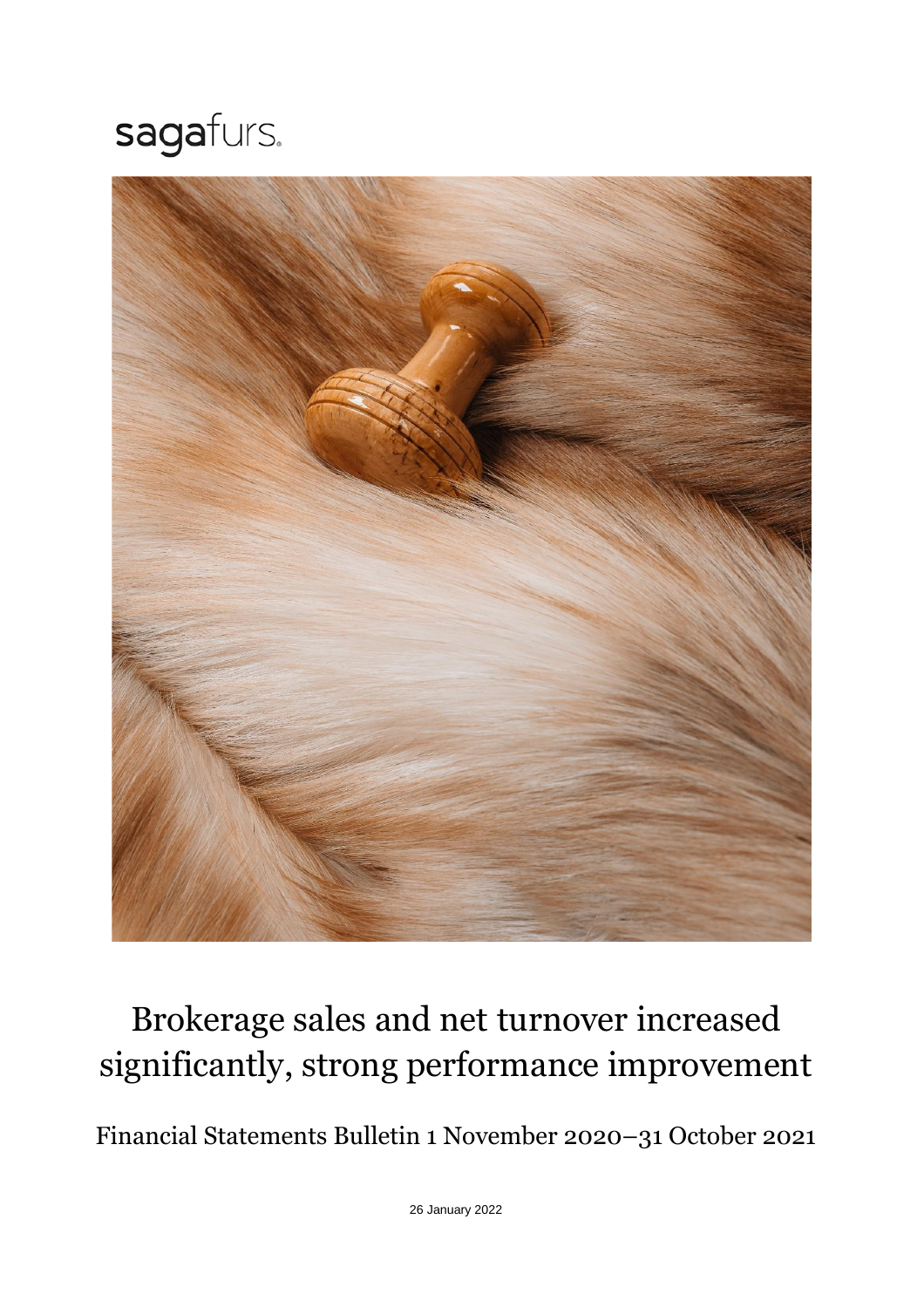## **SAGA FURS OYJ FINANCIAL STATEMENTS BULLETIN 1 NOV 2020–31 OCT 2021**

#### **Brokerage sales increased by 150 per cent, strong growth of net turnover and profit**

- Thanks to the higher price level and increased number of pelts sold, Saga Furs' brokerage sales increased by 150 per cent from the previous financial year, totalling EUR 392 million (2019–2020: MEUR 157).
- The company's key performance indicators and financial position strengthened significantly.
- Consolidated net turnover increased by 81 per cent, amounting to EUR 51 million (MEUR 28).
- Operating expenses remained at the level of the comparison period, amounting to EUR 43 million (MEUR 43).
- Consolidated operating profit increased to EUR 11 million (MEUR −13).
- Consolidated net financial income increased to EUR 5.6 million (MEUR 2.2).
- Consolidated profit before tax stood at EUR 17 million (a loss of MEUR −10).
- Earnings per share were EUR 3.63 (−2.37).
- The Board of Directors proposes to the Annual General Meeting that a total dividend of EUR 1.00 per A share and EUR 1.28 per C share be paid.

#### **Growth in brokerage sales accelerated in the second half of the financial year**

- During the half-year period 1 May 2021–31 October 2021, the company's brokerage sales increased to EUR 248 million (MEUR 112 for the comparable period).
- Consolidated net turnover increased by 62 per cent, amounting to EUR 30 million (MEUR 18 million).
- Operating expenses increased to EUR 25 million (MEUR 20).
- Consolidated operating profit increased to EUR 7.2 million (−50,000).
- Consolidated profit before taxes increased to EUR 9.0 million (MEUR 0.5)

#### **Business outlook**

- Saga Furs expects to offer 12.5 million mink, 1.6 million fox and 110,000 Finnraccoon pelts in the auctions of the financial year 2021–2022. These volumes include the previously graded 1.6 million mink, 420,000 fox and 31,000 Finnraccoon pelts which were carried over from the previous financial year.
- Due to the COVID-19 situation, it is premature to assess the development of Saga Furs' net turnover in the financial year 2021–2022. Personnel costs are expected to increase as a result of the increase in the number of pelts to be graded. The Group's costs are also increased by higher energy prices and transport costs. The projected decrease in the financial volume will significantly reduce the Group's consolidated net financial income. Due to the uncertainty of the market situation, the company is not providing a forecast of the result for the financial year.

| <b>Consolidated key figures</b>         |         | 5/21-10/21 11/20-10/21 |         | 5/20-10/20 11/19-10/20 |
|-----------------------------------------|---------|------------------------|---------|------------------------|
|                                         | 6 mo    | $12 \text{ mo}$        | 6 mo    | 12 mo                  |
| Total sales, MEUR                       | 247.8   | 391.9                  | 111.6   | 156.9                  |
| Total amount of skins sold, million pcs | 6.2     | 10.0                   | 6.4     | 8.0                    |
| Net turnover, MEUR                      | 29.9    | 51.0                   | 18.5    | 28.2                   |
| Operating profit/loss, MEUR             | 7.2     | 11.0                   | 0.0     | $-12.6$                |
| Profit before taxes, MEUR               | 9.0     | 16.6                   | 0.5     | $-10.4$                |
| Earnings per share, EUR                 | 1.90    | 3.63                   | 0.07    | $-2.37$                |
| Return on equity, (ROE) %               | $7.7\%$ | 15.3%                  | $0.3\%$ | $-10.2%$               |
| Return on investment, (ROI) %           | 8.6%    | 13.5%                  | 1.3%    | $-5.0%$                |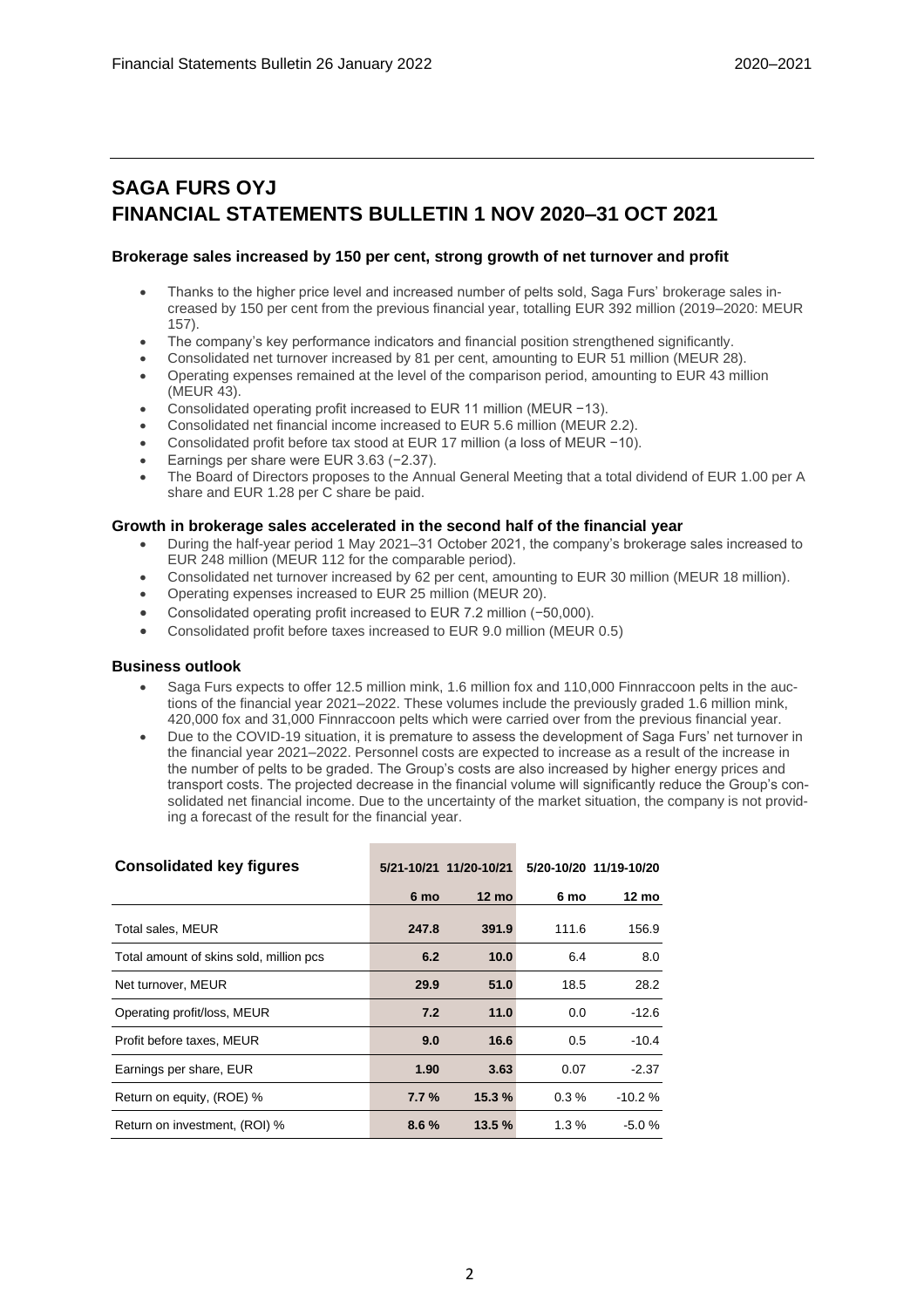## **Business overview**

In the context of the COVID–19 pandemic that continued during the financial year of 2020–2021, Saga Furs Oyj focused on its core business that consists of collecting, grading and brokering fur pelts to customers, mainly through auctions.

The pelt collecting, grading and storage activities proceeded almost as normal. The number of collected mink pelts was almost at a record level (around 10 million pelts), while the number of collected fox pelts, around 840,000, remained only at half of the normal amount due to the decrease in fox fur production. The pelts were supplied by both European and North American fur farmers. In accordance with its sustainability policy, Saga Furs received mink, fox and Finnraccoon pelts only from fur farms for which the certification related to the welfare of the production animals was valid. Pelt grading was increasingly concentrated on the second half of the financial year. The quantity of pelts to be graded and auctioned during future sales seasons remained at a relatively high level during the period. Compared to the previous financial year, a smaller number of graded mink and fox pelts were transferred to be stored and sold in the next financial year.

Saga Furs' brokerage of North American mink pelts remained significant. Most North American mink pelts were offered as a separate collection, and they were graded in the grading centre operating in Wisconsin, USA.

In Saga Furs' main market Asia, particularly in China and South Korea, the normalisation of the fur garments market continued to suffer from the pandemic restrictions during the winter season 2020–2021. The retail volumes were clearly lower than before, and the price level of garments fell. Despite this, the local fashion houses actively organised new events presenting fur clothing collections, some of which Saga Furs also participated in. Saga Furs collaborated with both European and Chinese designers in the design of the Fur Vision 2022 collection, which was presented in autumn 2021.

Also, in other important market areas in Europe and North America, the fashion industry was still in difficulty in the winter season 2020–2021, and the business of customers using fur in their collections was smaller than usual due to the COVID–19 pandemic.

Saga Furs exclusively continued to use the BLACKGLAMA trademark for the marketing and sale of high-quality North American black mink. Marketing measures were taken in China in particular. The development of BLACKGLAMA pelt sales was good during the financial year.

The travel and gathering restrictions that continued during the financial year effectively prevented the organisation of auctions based on attendance. For this reason, Saga Furs continued to conduct online auctions that have proven to be effective and have earned the trust of the parties. During the uncertain market situation, online auctions also reduced costs for market participants and thus facilitated the recovery from the negative economic impact of the pandemic.

A total of 10 million pelts were sold at Saga Furs' auctions in the 2020–2021 financial year (2019–2020: 8 million pelts). 8.2 million of the sold pelts were mink, 1.6 million fox, 98,000 Finnraccoon and 54,000 Karakul lamb. Demand for pelts recovered during the period from the collapse of the previous financial year and, for example, the price level of mink pelts doubled. The purchases of fox and Finnraccoon pelts remained selective throughout the financial year, and the price level increased more cautiously compared to mink pelts.

Based on the results of the first two auctions of the period, Saga Furs issued a positive profit warning, according to which the company expected its result for the financial year to show a profit. In connection with the half-year financial report, the company estimated that the result for the financial year would be significantly better than previously estimated and clearly profitable. Following the September auction, the company announced that the sales for the financial year had risen clearly above the pre-pandemic level. The value of brokerage sales increased to EUR 392 million (MEUR 157) and net turnover totalled EUR 51 million (MEUR 28).

Saga Furs' financial position improved during the financial year as a result of increased pelt sales. Although more pelts were sold and at rising prices in the auctions of the financial year compared to the previous financial year, the need for buyer financing clearly decreased as buyers tried to redeem the pelts as quickly as possible. As a result of the acceleration in pelt sales and changes in the competitive situation, less prepayments were made to producers than in the previous financial year. The Group's liquidity remained good during the financial year.

## **Brokerage sales and turnover**

During the financial year, the value of auction brokerage sales more than doubled and rose well above the pre-pandemic level. This increase was influenced both by the increase in the number of pelts sold and, in particular, by the doubling of the price level of mink pelts during the financial year.

All four auctions of the financial year were conducted online and were attended by buyers from all main markets. The pelts were sold mainly to China, but also to South Korea, the European fashion industry and Russia.

Due to the increased number of pelts sold and higher price level, Saga Furs' brokerage sales increased by 150 per cent from the previous financial year, totaling EUR 392 million (MEUR 157). During the financial year, the company brokered a total of 10 million fur pelts (2019-2020: 8 million pelts), of which 8.2 million were mink (7.4 million pelts), 1.6 million fox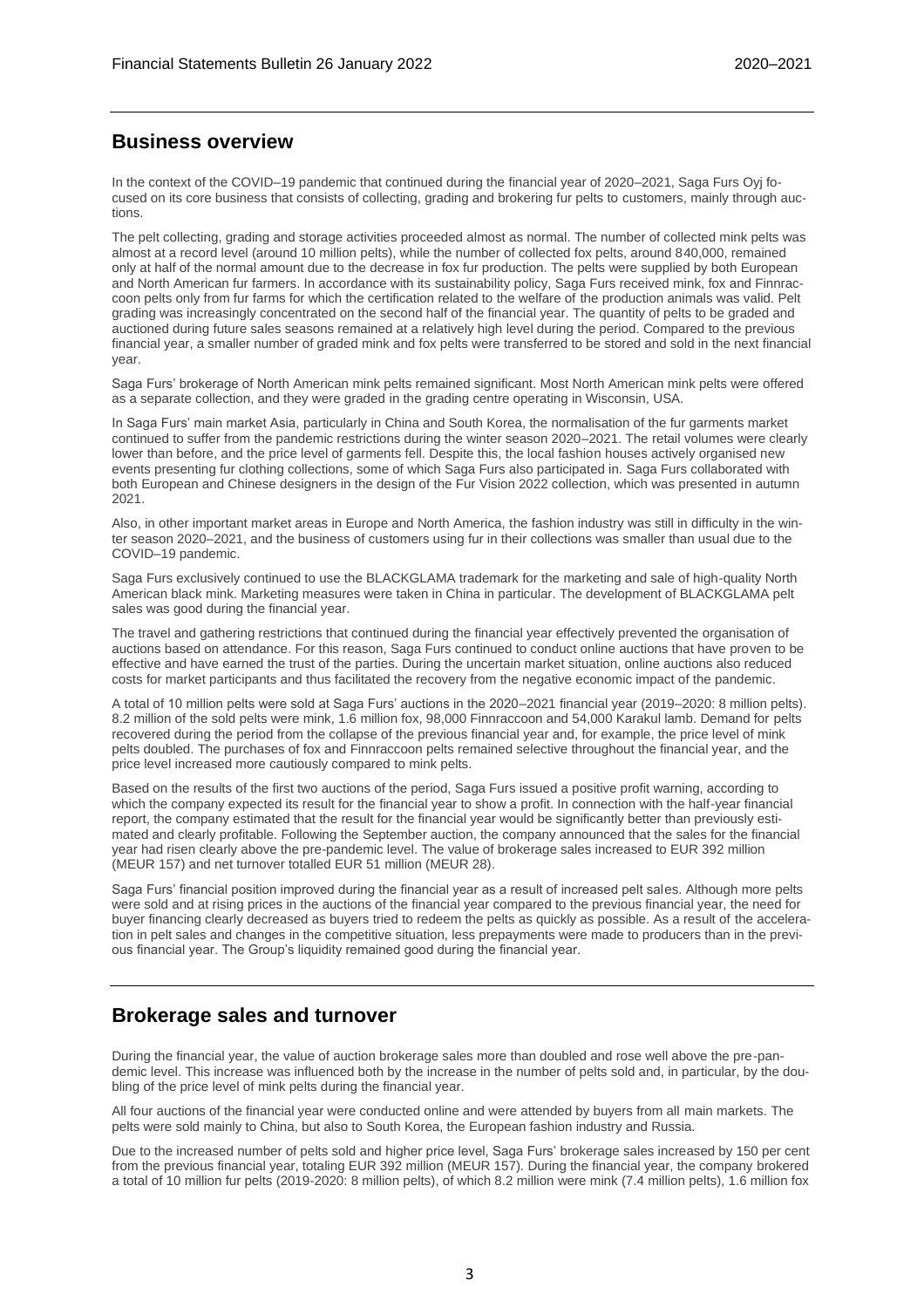(0.5 million pelts), and 98,000 Finnraccoon pelts (160,000 pelts). A significant number of mink and fox pelts were transferred for sale in the following financial year.

The Group's consolidated net turnover increased by 81 per cent during the financial year, amounting to EUR 51 million (MEUR 28 million) due to the increase in the value of brokerage sales.

#### **Auctions**

The value of the brokerage sales of the first auction of the financial year in December was EUR 28 million (12/2019: MEUR 12). More than 80 per cent of the more than 800,000 mink pelts on auction were sold, and the price level increased by approximately 50 per cent on average compared to the previous period. 100 per cent of the 120,000 Blue and Shadow fox pelts offered were sold, and the price level increased by approximately 20 per cent. Of the 100,000 mutation and Silver fox pelts offered, only one fifth was sold while the price level was steady.

In the March auction, the value of brokerage sales increased to EUR 104 million (04/2020: MEUR 32). More than 90 per cent of the 2.5 million certified mink pelts and 70 per cent of the 660,000 certified Saga® fox and Finnraccoon pelts on offer were sold at the auction. Strong demand continued to support the continued increase in the price level of mink pelts.

The value of brokerage sales in the June auction increased to EUR 188 million (07/2020: MEUR 20), which clearly exceeded the value of sales for the whole of the previous financial year (EUR 157 million). Nearly 3.6 million mink pelts were sold in the June auction, and their price level rose significantly. Approximately 95 per cent of the auctioned 590,000 certified Saga® fox and Finnraccoon pelts offered were sold.

The value of brokerage sales in the September auction was EUR 59 million (9/2020: MEUR 72). The company's sales policy for mink pelts was based on defending the price level and aiming to stabilise the market after a strong price increase during the period. As a result, the sales percentages of the lower quality mink pelts on auction were higher than the sales percentages of the higher quality mink pelts. 70 per cent of the 2.5 million auctioned mink pelts were sold, and their price doubled compared to the auction of the previous year. More than half of the 580,000 auctioned fox and Finnraccoon pelts were sold. One-third of the higher quality Blue fox and Shadow fox pelts were sold almost at the price level of the June auction, but nearly 80 per cent of the lower quality level pelts were sold. Blue Frost fox pelts were all sold at rising prices.

#### **Brokerage sales in the half-year period 1 May–31 October 2021**

Between May and October 2021, the company sold a total of 6.2 million pelts (5/2020–10/2020: 6.4 million pelts). Of the pelts sold, 5.3 million were mink pelts (6.0 million), 0.8 million fox pelts (270,000), 49,000 Finnraccoon pelts (37,000) and 25,000 Karakul lamb pelts (12,000). During the review period, the value of sales grew by 121 per cent, totalling EUR 248 million (MEUR 112).

| <b>Auction</b>        | <b>Sales</b> | Value            | Sales         | Value     | Sales       | Value     |
|-----------------------|--------------|------------------|---------------|-----------|-------------|-----------|
|                       | 1,000 pelts  | <b>EUR 1.000</b> | $1,000$ pelts | EUR 1.000 | 1,000 pelts | EUR 1.000 |
|                       | 2020/2021    | 2020/2021        | 2019/2020     | 2019/2020 | 2018/2019   | 2018/2019 |
| December              | 831          | 28 315           | 197           | 11 629    | 320         | 19 602    |
| March                 | 2 7 5 5      | 103 536          | 1 3 6 0       | 31 865    | 2919        | 106 226   |
| June                  | 4 1 1 5      | 188 430          | 1 1 7 3       | 24 583    | 3 3 4 7     | 99 498    |
| September             | 2 0 5 0      | 58 889           | 4 4 4 2       | 71 528    | 2 2 1 1     | 69 697    |
| <b>Private Treatv</b> | 211          | 12760            | 830           | 17 341    | 34          | 1 3 3 5   |
| Total                 | 9962         | 391 931          | 8 0 0 2       | 156 944   | 8 8 3 0     | 296 357   |

#### **Value of brokerage sales by auction**

## **Financial position, result and key performance indicators**

During the financial year 2020–2021, the number of pelts sold increased by one quarter from the previous financial year, totaling 10 million pelts (8 million pelts in the previous financial year) due to the improvement in the demand for pelts. The exchange rate of the US dollar against the euro, weighed with auction sales, increased by 4,0 per cent from the previous financial year. The euro-denominated prices of fox pelts increased by 14 per cent and those of mink pelts by 105 per cent from the previous financial year. Thanks to the higher price level and increased number of pelts sold, brokerage sales increased by 150 per cent from the previous financial year, totaling EUR 392 million (MEUR 157).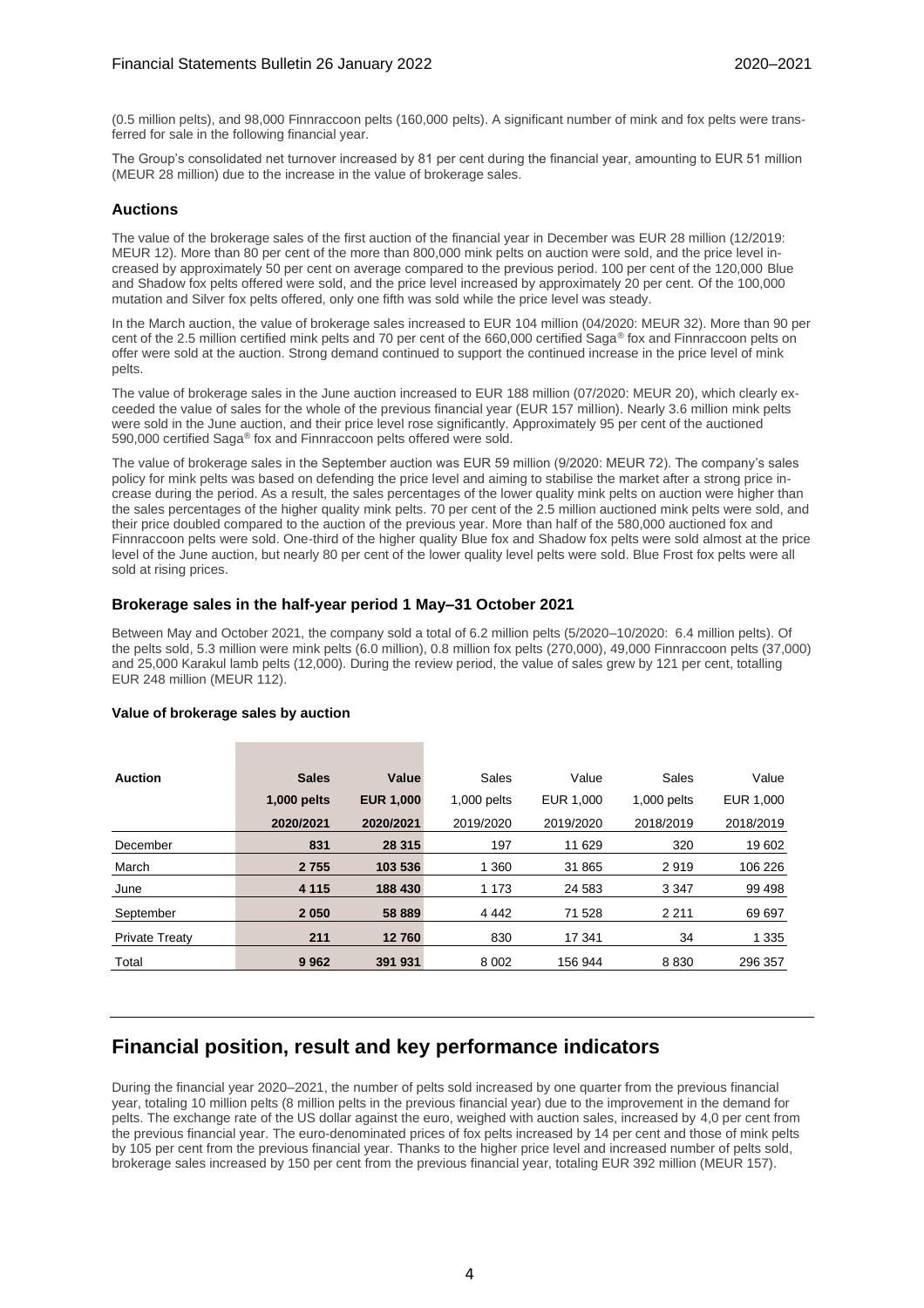During the financial year, the Group's consolidated net turnover increased by 81 per cent to EUR 51 million (MEUR 28). The bulk of the net turnover, 91 per cent (87%), consisted of commission fees collected for pelt brokerage. The commission fees from producers accounted for 27 per cent (38%) and the commission fees from buyers for 64 per cent (50%) of the consolidated net turnover. The remainder was generated, among others from sales of pelting services to producers. The share of commission fees collected from Finnish customers, both producers and buyers, was 13 per cent (8%) and the share of commission fees collected from international customers was 79 per cent (80%). Other operating income increased due to restored customer credit losses, totaling EUR 2.7 million (MEUR 1.9).

The Group's operating expenses remained at the level of the comparison period despite the increase in the number of pelts sold. Personnel expenses increased by 5 per cent year-on-year, totaling EUR 16 million (MEUR 15). Comparable depreciation in light of the IFRS 16 standard decreased from EUR 6.0 million to EUR 5.7 million. Other operating expenses were EUR 19 million (MEUR 20). This includes credit losses of EUR 0.3 million (1.6 MEUR) recorded for receivables from buyers.

Consolidated operating profit in the financial year was EUR 11 million (a loss of MEUR -13).

Credit losses for advances paid to producers decreased and totaled EUR 1.2 million (MEUR 3.6), which increased the Group's consolidated net financial income by 154 per cent to EUR 5.6 million (MEUR 2.2). Net financial income was also improved by lower interest expenses.

Consolidated profit before tax stood at EUR 17 million (a loss of MEUR -10). Consolidated profit stood at EUR 13 million (a loss of MEUR −8.4).

Return on equity was 15.3 per cent (−10.2%), with earnings per share amounting to EUR 3.63 (EUR −2.37).

The Group's equity ratio at the end of the financial year was 75.2 per cent (31 October 2020: 42.9%). At the end of the financial year, the company had no net debt, as its cash and cash equivalents were EUR 3.7 million higher than its liabilities. At the end of the financial year, the receivables from fur producers were EUR 23 million (MEUR 103), as producers took significantly fewer advances due to a smooth sales season. Receivables from buyers were EUR 14 million (MEUR 31) due to the rapid pace of redeeming the pelts throughout the financial year.

The consolidated balance sheet total was EUR 130 million (31 October 2020: MEUR 186). Equity per share was EUR 25,48 (31 October 2020: EUR 22,01 and 31 October 2019: EUR 24.38).

#### **Financial performance for the half-year period 1 May to 31 October 2021**

Consolidated net turnover increased by 62 per cent compared to the comparison period, amounting to EUR 30 million (MEUR 18 million). The growth of net turnover continued thanks to lively brokerage sales.

Operating expenses increased to EUR 25 million (MEUR 20). Consolidated operating profit in the second half of the financial year improved, amounting to EUR 7.2 million (a loss of EUR −50,000). Net interest income decreased to EUR 1.6 million (MEUR 3.7). Credit losses recorded for receivables from producers decreased to EUR 1.5 million (MEUR 2.9). Other financial income was EUR 1.7 million (EUR 34,000), of which the share of producer credit losses was EUR 1.2 million (EUR 34,000). Net financial income increased to EUR 1.8 million (MEUR 0.5).

Consolidated profit before tax stood at EUR 9.0 million (MEUR 0.5) in the second half of the financial year.

## **Personnel**

The number of permanent Group staff in the financial year averaged 147 persons (171 in the comparable period) and that of fixed-term employees 106 (161). The majority of the Group's fixed-term employees work on a seasonal basis in various duties in grading and processing of pelts.

At the end of the financial year, the Group employed 220 individuals (156). Of them, 147 (149) were permanent employees, of whom 37 (33) worked abroad.

Of the permanent staff members, 56 per cent (55%) were male and 44 per cent (45%) female. The average age was 47 years (47) and the median age was 49 years. 51 per cent of the Group's personnel were male and 49 per cent female. During the financial year, the company employed citizens of 18 countries.

The time of service of permanent staff averaged 12.9 (12.3) years. On average, seasonal employees were employed on a fixed-term basis for 3 (5) months in the parent company, and for 4 (4) months in Furfix Oy, the pelting centre located in Kaustinen, Finland.

Saga Furs has an incentive bonus scheme for all employees of the Group, valid after six months of employment. The annual bonus scheme is based on four Group-level objectives. The remuneration of the company's Board of Directors and executives is explained in the Remuneration Report, available on the company's website. Wages and salaries for the financial year totaled EUR 12 million in the Group and EUR 10 million in the parent company (2019–2020: MEUR 15 and MEUR 12).

Due to the COVID–19 pandemic, Saga Furs continued to take exceptional measures to improve personnel safety, including instructing personnel to work remotely, where possible, to reduce the risk of infection. During the financial year,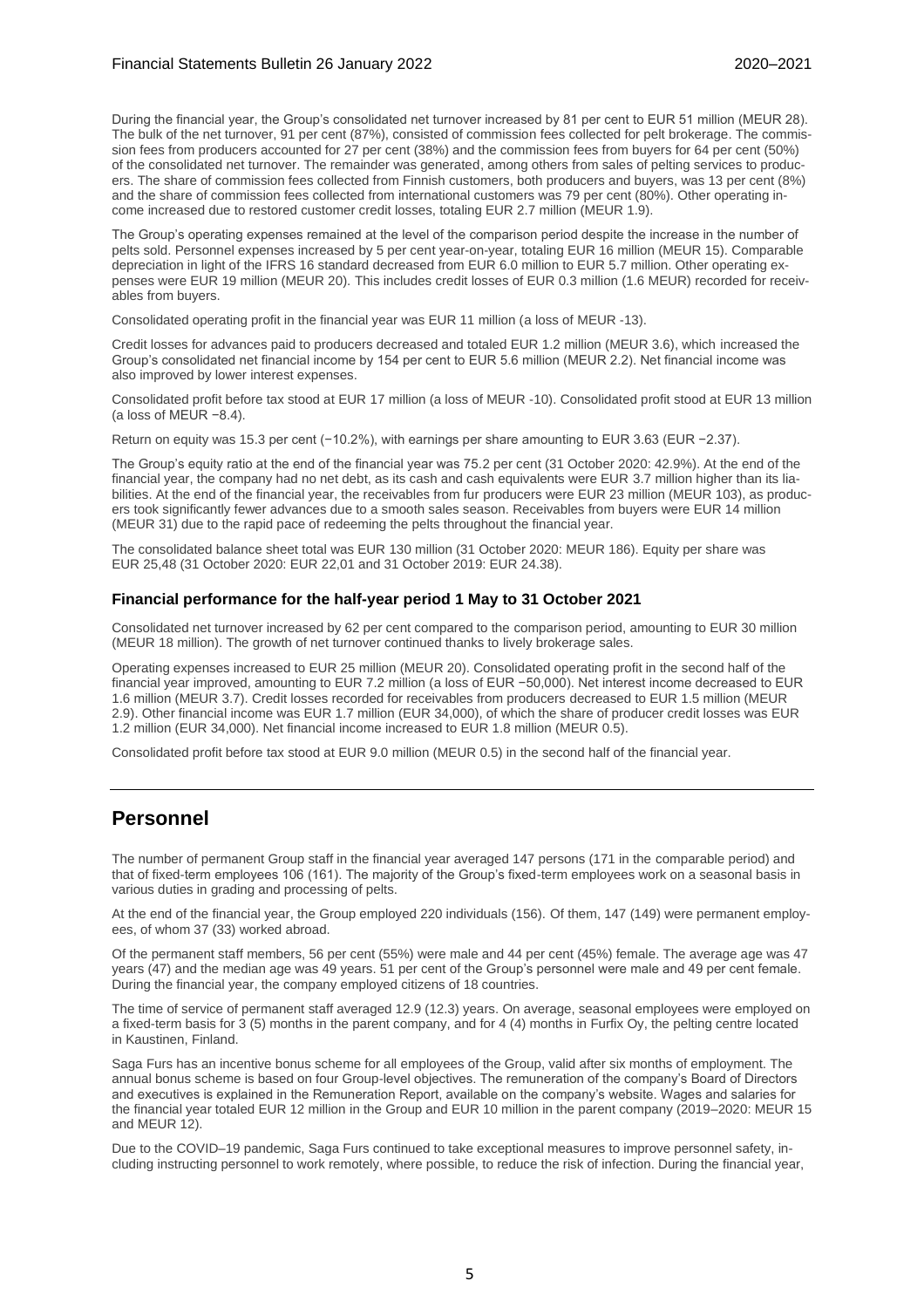sick leaves decreased by over one percentage point and corresponded to around 3 per cent of working hours. The amount of overtime worked almost halved in the financial year 2020–2021 compared to the previous financial year.

## **Share trade and share performance**

At the end of the financial year 2020–2021, the share capital of Saga Furs Oyj amounted to EUR 7,200,000 and the number of shares stood at 3,600,000 shares, of which 900,000 were Series A shares and 2,700,000 Series C shares. These include a total of 63,088 Series A and C shares held by the company.

Between 1 November 2020 and 31 October 2021, a total of 990,000 Series C shares of the company were traded, accounting for approximately 37 per cent of the total number of Series C shares. The value of shares traded totaled EUR 12.3 million. The highest price of the share during the period was EUR 19.50, the lowest price was EUR 5.12, and the average price was EUR 12.44. The shares closed at EUR 13.37. During the financial year, the price of the company's publicly traded Series C share increased by approximately 150 per cent.

The company's market capitalization stood at EUR 48 million (MEUR 19) on 31 October 2021.

A list of the company's largest shareholders as of 31 October 2021 is available for viewing on the company's website.

## **Annual General Meeting**

Saga Furs Oyj's General Meeting of 29 April 2021 confirmed the company's financial statements for the financial year 1 November 2019–31 October 2020. The General Meeting approved the Board of Directors' proposal that no dividend be paid to the shareholders. The Board of Directors was authorised to later decide on the distribution of dividends up to a maximum of EUR 0.50 per Series A share and EUR 0.64 per Series C share. The authorisation will be valid until the next Annual General Meeting.

The General Meeting did not approve the re-prepared and presented remuneration policy. The policy will be prepared further and presented to the General Meeting at the next Annual General Meeting at the latest.

The General Meeting authorised the Board of Directors to decide on a share issue based on the disposal of treasury shares. The authorisation concerns a maximum of 1,630 Series A shares and 61,458 Series C shares, representing no more than approximately 1.76 per cent of the total number of shares in the company. Based on the authorisation, the Board of Directors may decide on a directed share issue, and the authorisation can be used in one or more rounds.

## **Business risks and uncertainties**

The risks of Saga Furs Oyj are managed in a systematic and predictive way so that the company is able to estimate and manage business-related risks, threats and opportunities.

The risks associated with Saga Furs Oyj's business are divided into business and strategy risks, financial risks and operational risks. As the operating environment is changing, the risks associated with strategic choices may increase, but the company aims to manage and limit the possible effects of risks. If, however, these risks were realised, they could considerably impair the business and financial position of the company and weaken its financial performance or value. In addition, other risks that are not currently considered to be significant or that the company is not currently aware of may become significant.

The company operates in a cyclical industry, and it takes time before responses to changes become visible in the business. The demand for fur is not steady throughout the year, since fur is primarily used during the winter season. Pelt prices may fluctuate greatly, depending on the demand at the time of the auction and on global production volumes. Being an important operator, Saga Furs aims to level out price fluctuations by moving pelts sale at following auctions, and even in the following financial year.

#### **Most significant business and strategy risks**

Failure to foresee changes in the operating environment and in strategic choices could impair the company's competitiveness or profitability and reduce its market share. The fur trade is sensitive to cyclical fluctuations, and a downturn in the global economy could lead to a weaker market situation and increased competition. Changes in the economic or political situation of individual countries, as well as saturation of an individual market area could have a significant impact on Saga Furs' business. A significant change in the retail structure of a key market area, and new operators, unfamiliar with the fur trade, entering the industry could affect the company's business. The impact would be particularly severe should one of the above-mentioned take place in China, the company's most important market.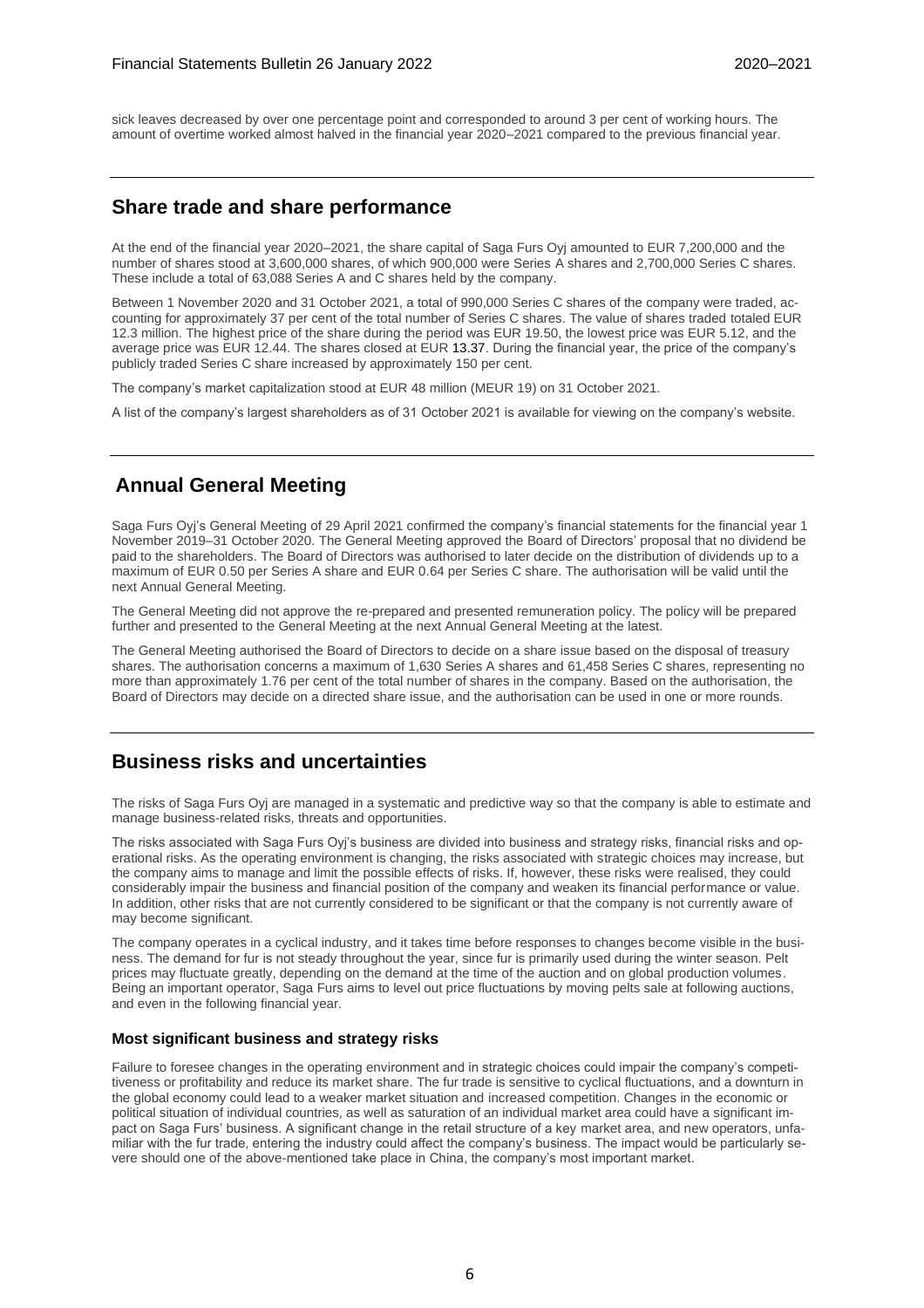Restrictions on travel and gatherings imposed due to the prolonged COVID-19 pandemic or similar infectious diseases could harm the organisation of Saga Furs' auctions and impair brokerage sales. The company seeks to minimise such impacts by, for example, organising online auctions and transferring other customer service operations to the internet. If infectious diseases were to spread in fur farms, key export countries might take precautions and impose restrictions on the import of raw pelts. This could impair brokerage sales, even if the import of dressed pelts remained unchanged. According to studies by the European Centre for Disease Prevention and Control ECDC, the coronavirus cannot survive on raw pelts for any long periods of time. The risk of the virus being present in raw pelts is eliminated securely through the storage process at the company.

Mink pelt production has decreased drastically due to the COVID-19 pandemic. If the developed mink vaccines do not meet expectations in terms of efficacy and deployment coverage, the risks associated with fears of virus transmission could limit the availability of funding for producers and further reduce production. A ban on mink farming in the largest producer countries would have a major effect on the company's business, and a ban on the trade of fur products in the major selling countries would also be counterproductive.

A sharp rise in the price of mink pelts can lead manufacturers to look for cheaper, substitute materials. A stronger-thanexpected decline in the fashion and textile industry's fur sales following from, for example, changes in consumer demand due to general attitudes, or an infectious disease, could lead to delays in pelt sales and decreasing business volumes. This might further impair the availability of financing in the fur trade.

A decline in Finnish production could hamper the business of service providers in the fur trade value network and weaken regional employment. Digitalisation and new competing business models could have a major impact on the company's customer base, and the loss of important producer-customers could affect its business.

Saga Furs operates internationally, and the industry is affected by various local laws and regulations as well as the relative competitive ability of various areas. Changes in these fields could lead to an increase in production costs or changes in the market environment, which, in turn, might have a negative impact on the company's profitability. The disturbance of the social stability of an important market area, limitations on free trade, changes in the geopolitical situation or stronger protectionist measures could result in a complicated market environment.

Saga Furs has a strong reputation and trademark. However, negative image influencing targeted at the company and fur trade could reflect negatively on the company's business and financial development. This could also have an impact on personnel retention and the success of recruitments. Animal welfare and health play a key role in responsibility and sustainability measures, third-party certification and pelt quality, all of which are part of the company's brand. The realisation of these risks could impair the company's operations.

#### **Most significant financial risks**

The business of the Saga Furs group involves different kinds of financial risks: credit and other counterparty risks, country, solvency, currency, interest rate and commodity risks. These risks are taken because of commercial reasons, such as the credit loss risk that is accepted in order to increase the pelt volumes received or sold or to increase the pelt prices. The financial and economic departments are responsible for financial risk management in the Saga Furs group, and the business units seek to reduce the indirect impacts of financial risks on the company's financial result according to the instructions given by the company's Board of Directors. The company seeks to balance its financial risks in proportion to the company's equity, distributable assets and result before taxes. These risks and how they are managed are described in more detail in note 25 to the consolidated financial statements.

#### **Operational and other risks**

Major accidents in the company's production facilities, such as fires, machine breakdowns or severe defects in information systems could interrupt the company's business activities. The company has prepared contingency plans in case of the realisation of these risks, and its business is insured in this respect. A failed selection of technology or delay in the major ongoing ICT project could have a negative impact on business and lead to a significant overshooting of the cost estimate.

## **Sustainability**

The business of Saga Furs Oyj is based on purchasing fur pelts from fur producers and selling them to pelt retailers and garment manufacturers. Saga Furs has operated as a fur auction company since 1938, which demonstrates the longterm and responsible development of the company's business. The company has based its operations on the brokering of high-quality pelts and the formation of long-term customer relationships with companies in the fashion industry. Sustainability has long been an integral part of these foundations. Success as a partner of demanding fashion houses requires high standards of quality and sustainability as well as continuous improvement.

#### **Principles of sustainability management**

Sustainability is seen as part of the core of Saga Furs' business operations and the provision of operational preconditions. The company also actively cooperates internationally with the International Fur Federation (IFF). The company's sustainability work is guided by the following principles: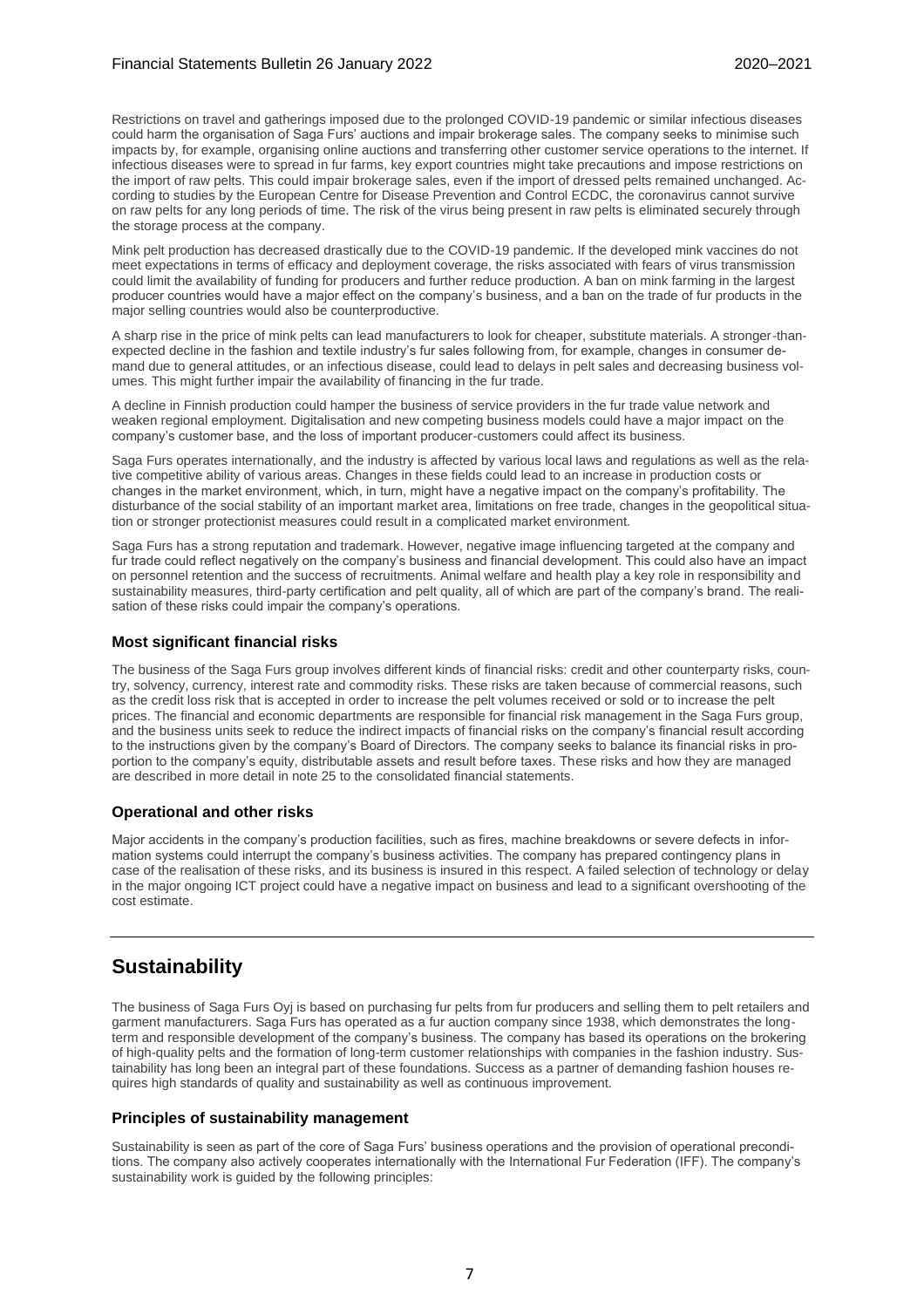#### *Environmental responsibility*

- The company only brokers fur skins from European and North American animal welfare-certified fur farms. The company develops and maintains solutions that enable the traceability of the origin of fur.
- The company minimises the environmental impacts of its own operations through, for example, transport optimisation and energy choices.

#### *Social responsibility*

- As the world's largest fur broker, Saga Furs aims to even out the price fluctuations of fur pelts and thus take responsibility for the long-term economic success of the various parties of the industry. In many countries, the fur industry is a significant source of employment and tax revenue in the rural areas.
- The company provides employment to both its permanent personnel and a diverse group of seasonal employees. At the same time, the company also trains fur trade professionals.
- In Finland and in other countries, Saga Furs supports influencing work that promotes the maintenance of fur farming as a vibrant primary production sector.

#### *Governance*

- As a listed company, Saga Furs bases its operations on transparency and compliance with administrative and financial reporting. In addition, the company is preparing for the entry into force of a corporate responsibility reporting regulation of the EU by improving its reporting on non-financial matters.
- The employees of Saga Furs are committed to complying with the company's Code of Conduct in all their operations. Saga Furs is committed to applying and promoting the principles of its Code of Conduct also with its partners.

#### *Key sustainability themes*

- Animal welfare
- Climate and environment
- Reliable employer and partner
- Fur as a natural material

#### **Sustainability of business**

Saga Furs' services are located in the middle of the fur trade value chain, which begins with fur farming and continues as the recycling of a finished garment at the other end of its life cycle. Saga Furs does not own the pelts at any point in the value chain but acts as an intermediary between the producer and the next step in the value chain.

At the beginning of the value chain, Saga Furs is involved in ensuring the supervision and verification of fur farming and the closely related animal welfare, in cooperation with the relevant industry associations. In accordance with its sustainability policy, Saga Furs only accepts mink, fox and Finnraccoon pelts from fur farms with valid production animal welfare certifications. In practice, Saga Furs ensures the validity of the certification of European producers by maintaining a farm register.

All of Saga Furs' mink, fox and Finnraccoon producer customers in Europe adhere to the animal welfare-focused Wel-Fur certification programme, which is verified by an independent auditor and requires the farm to pass metric assessments in three different stages of the breeding season. In addition, Finland has a Finnish fur farm certification programme for environmental matters, verified by an independent auditor, of which the WelFur programme for measuring animal welfare is a part. North American mink farmers have country programmes similar to WelFur.

The company's sustainability work continues in the value chain also after the auction. The single most important service for fur buyers, dressers and dyers, fashion houses and consumers is traceability information of origin.

The importance of data protection and security for Saga Furs' business has been emphasised since online auctioning became the prevailing commercial practice for the sale of pelts in the pandemic conditions. Saga Furs complies with the requirements of the General Data Protection Regulation of the EU (GDPR) and became aware of some minor regulatory development needs during the financial year.

#### **Environmental responsibility**

In 2021, the International Fur Federation commissioned a study on the lifecycle environmental footprint of fur pelts. According to the Product Environmental Footprint analysis, the feeding of fur animals accounts for the majority, about 70 per cent, of the environmental impact. Auctioning accounts for less than 1 per cent of the footprint.

The environmental impacts of Saga Furs' own operations are mainly caused by transport related to the collection of pelts and the energy consumption of properties, a large part of which is related to the storage of pelts.

The company's largest property and the most important production building Fur Center is located in Vantaa, Finland. Heating the space required for grading pelts and the cooling required for storing them accounts for a large part of the property's energy consumption. In recent years, the company has taken a number of measures that have led to improved energy efficiency. As a result, the consumption of electricity and district heat has increased by only 5 per cent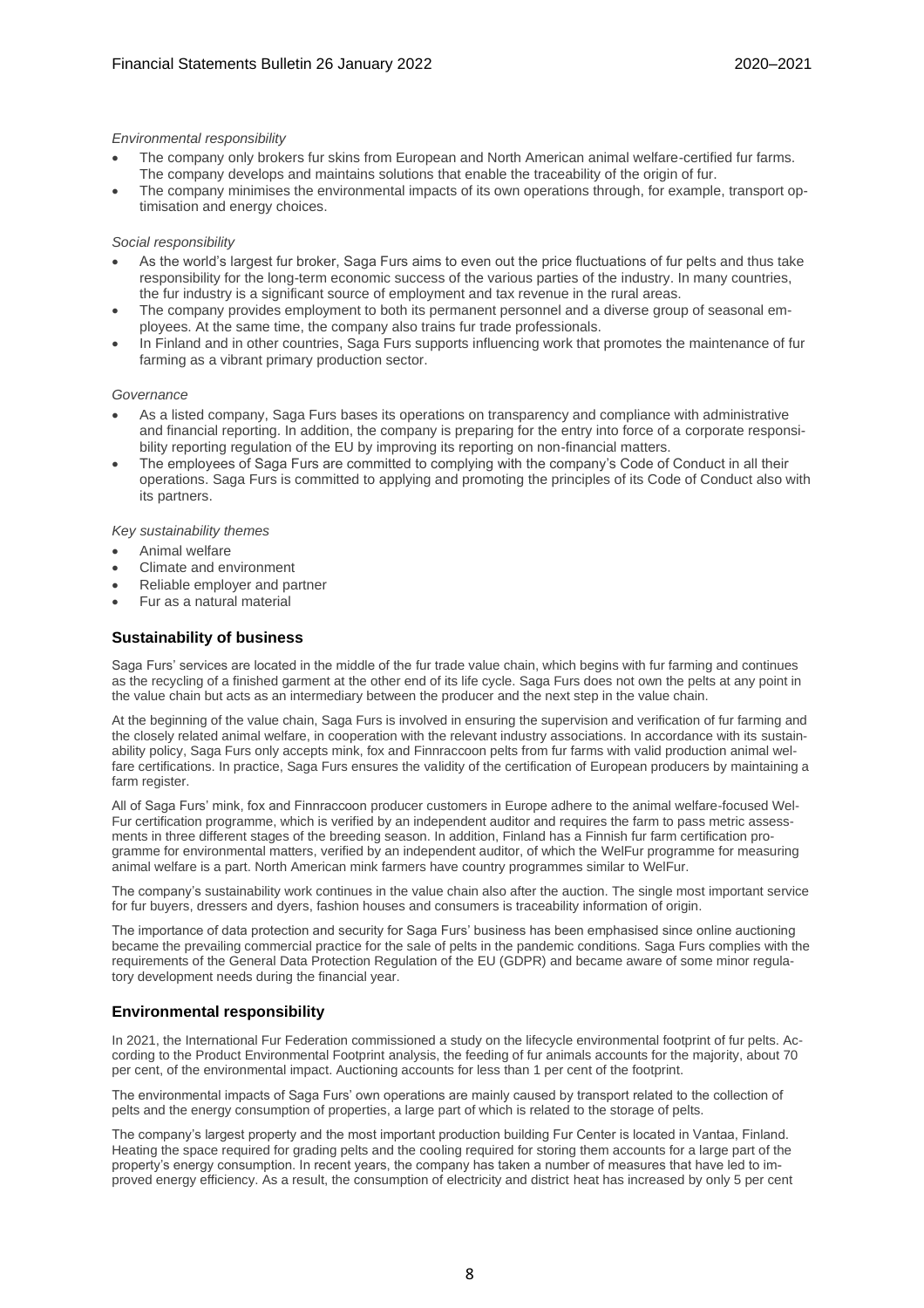during the previous two financial years, despite the introduction of the additional space required by the increase in the number of pelts. Energy consumption has decreased in relation to the area and volume of the properties. Saga Furs has acquired the electric power it uses at Fur Center as zero emissions energy since the beginning of the financial year 2021–2022, and district heating since 2016.

Saga Furs collects pelts from Finland and other parts of Europe mainly by road to Vantaa, Finland, where the pelts are graded. The environmental load of collection transport has been reduced, for example, by optimising driving routes. North American pelts are graded mainly in the United States, packaged by pelt type and then transferred by air freight to be sold at auctions organised in Vantaa, Finland. Reducing transport-related emissions is one of Saga Furs' own sustainability development priorities.

Other environmental impacts of the company's own operations arise from water consumption and waste management.

## **Main events after the end of the financial year**

The first auction of Saga Furs for the financial year 2021–2022 was held online on 14–16 December 2021 and attended by almost 80 buyers. Purchases of mink, fox and Finnraccoon pelts were directed to Russia, South Korea, Turkey, Greece and the Western fashion industry. By contrast, purchases in the company's main market in China remained limited. Of the 840,000 mink pelts on auction, a little over one fifth were sold. Half of the 210,000 fox pelts on auction were sold. The supply of 20,000 Finnraccoon pelts was sold in full. The value of brokerage sales in the auction was EUR 11 million (12/2020: MEUR 28).

In January 2022, the company's grading operations in Wisconsin, USA, moved to a new modern sorting centre leased under a long-term contract.

In January 2022, the company sold the property company Kiinteistö Oy Tiilitaso, which previously operated as the company's mink grading facility and which in recent years has operated as a pelt warehouse. The transaction in question is a sale and lease back arrangement. The company records a gain on the sale of MEUR 2.1, which is recognised as income in the beginning of the financial year.

## **Future outlook**

#### **Market development estimate**

The poor sales in the financial year 2019–2020 led to a clear decrease in the number of breeding animals carried over to 2021, both mink and fox. In addition, mink production was not allowed in Denmark and Sweden during 2021, and mink farming in the Netherlands ceased altogether when the transitional period ended. Consequently, the number of mink and fox puppies nearly halved in the western hemisphere in 2021 compared to the previous year. Despite the increase in price levels, volatility in the market will also reduce the number of breeding animals in 2022.

Although, in addition to the mink pelts produced in 2021, so many previously collected and stored pelts are being offered in the financial year 2021–2022 that the global supply is estimated to be higher than in the previous year, the offering of several types of pelts is still lower than in the previous year. The offering of Finnish fox pelts is estimated to remain at the level of the previous financial year or to decrease slightly as the prices are not profitable for producers. The price level of the auctions in this financial year determines the possibilities for many producers to continue operating.

During the financial year 2021–2022, the COVID-19 pandemic will continue to have a very significant impact on market demand. For market development, the most important aspect is consumer demand in China and South Korea. The risks presented by COVID-19 to the fur trade and Saga Furs are described in the Risks section of this bulletin.

During the first months of the financial year 2021–2022, several major cities in China, Saga Furs' primary market area, have been subject to restrictions on movement. This has limited operations in most areas where fur clothing manufacturing and retail are centered. The restrictions are expected to remain in place at least over the Chinese New Year and the Winter Olympics.

The retail of fur garments in winter 2021–2022 in China has started more poorly than in the previous year, while sales in South Korea and other major market areas have started at a busier pace than last winter.

The depreciation of the euro in relation to the currencies in Saga Furs' major export markets, China and the USA, supports the demand for pelts. The rouble has also strengthened as the rise in oil prices supports the Russian economy.

#### **Business outlook**

In addition to the December 2021 auction, Saga Furs Oyj will arrange auctions in March, April, June and September 2022, if the COVID-19 restrictions allow. The company expects its market position to remain strong and estimates that its auctions during this financial year will offer nearly 12.5 million mink, more than 1.6 million fox and 110,000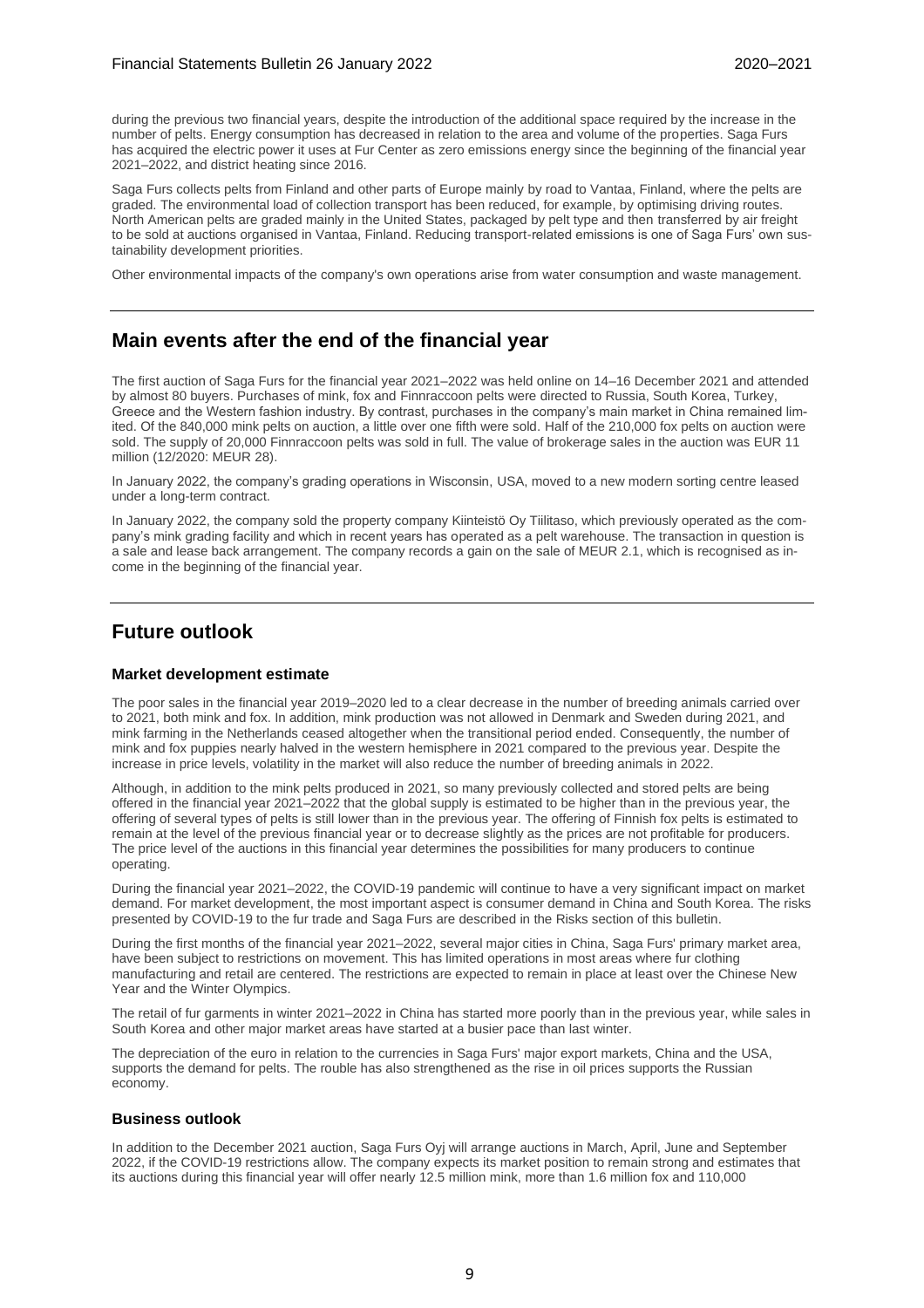Finnraccoon pelts. These volumes include the previously graded 1.6 million mink, 420,000 fox and 31,000 Finnraccoon pelts which were carried over from the previous financial year.

It is premature to estimate the sales of auctions in the 2021–2022 financial year on the basis of the December 2021 auction. The average auction prices in December 2021 were lowered by the purchases being concentrated on lower quality pelts, which were not offered at all in the corresponding auction one year ago. The price level of higher quality pelts improved clearly from the auction in December 2020. The results of the main selling season of fur pelts depend, first and foremost, on the development of the fur sales in China, the main market area of Saga Furs.

The recent decrease in the global supply of mink pelts and the recovery of demand provided the conditions for a rapid increase in the average price of mink pelts in the previous financial year. However, the doubling of the price level over a short period of time has hampered fur garment trade. If a significant amount of garments is not sold during the ongoing retail season, this may have a negative impact on the results of the spring auctions. The sales volumes and price level of fox and Finnraccoon pelts are expected to remain at the level of the previous season.However, significant uncertainty factors, particularly those associated with the COVID-19 pandemic, still remain on the markets.

Due to the COVID-19 situation, it is premature to assess the development of Saga Furs' net turnover in the financial year 2021–2022. Personnel costs are expected to increase as a result of the growth of the number of pelts to be graded. The Group's costs are also increased by higher energy prices and transport costs. The projected decrease in the financial volume will significantly reduce the Group's consolidated net financial income. Due to the uncertainty of the market situation, the company is not providing a forecast of the result for the financial year.

## **Accounting principles**

The information in this financial statements bulletin is based on the report of the Board of Directors and the audited financial statements to be published at www.sagafurs.com by 28 January 2022 at 16:00. The financial statements bulletin was prepared in accordance with the IAS 34 Interim Financial Reporting standard.

Changes to standards that came into effect on 1 January 2020 did not have an impact on the reported figures.

The International Financial Reporting Standards Interpretations Committee (IFRIC) has issued a new agenda decision on the interpretation of the IAS 38 standard. On the basis of the agenda decision, Saga Furs has concluded that, to the extent that cloud services software (SaaS) is managed by the service provider, this software do not meet the criteria for intellectual property rights. Therefore, the costs of deployment projects must be recognised as an expense of the financial year during the project.

Saga Furs has adjusted the costs of information systems and projects activated for the acquisition costs of intellectual property rights. The comparative data have not been adjusted, and the impact of deferred tax on the adjustment has not been taken into account. The impact of the adjustment on the profit for the financial year that ended on 31 October 2020 is EUR −158,000 and EUR −452,000 for the balance sheet total.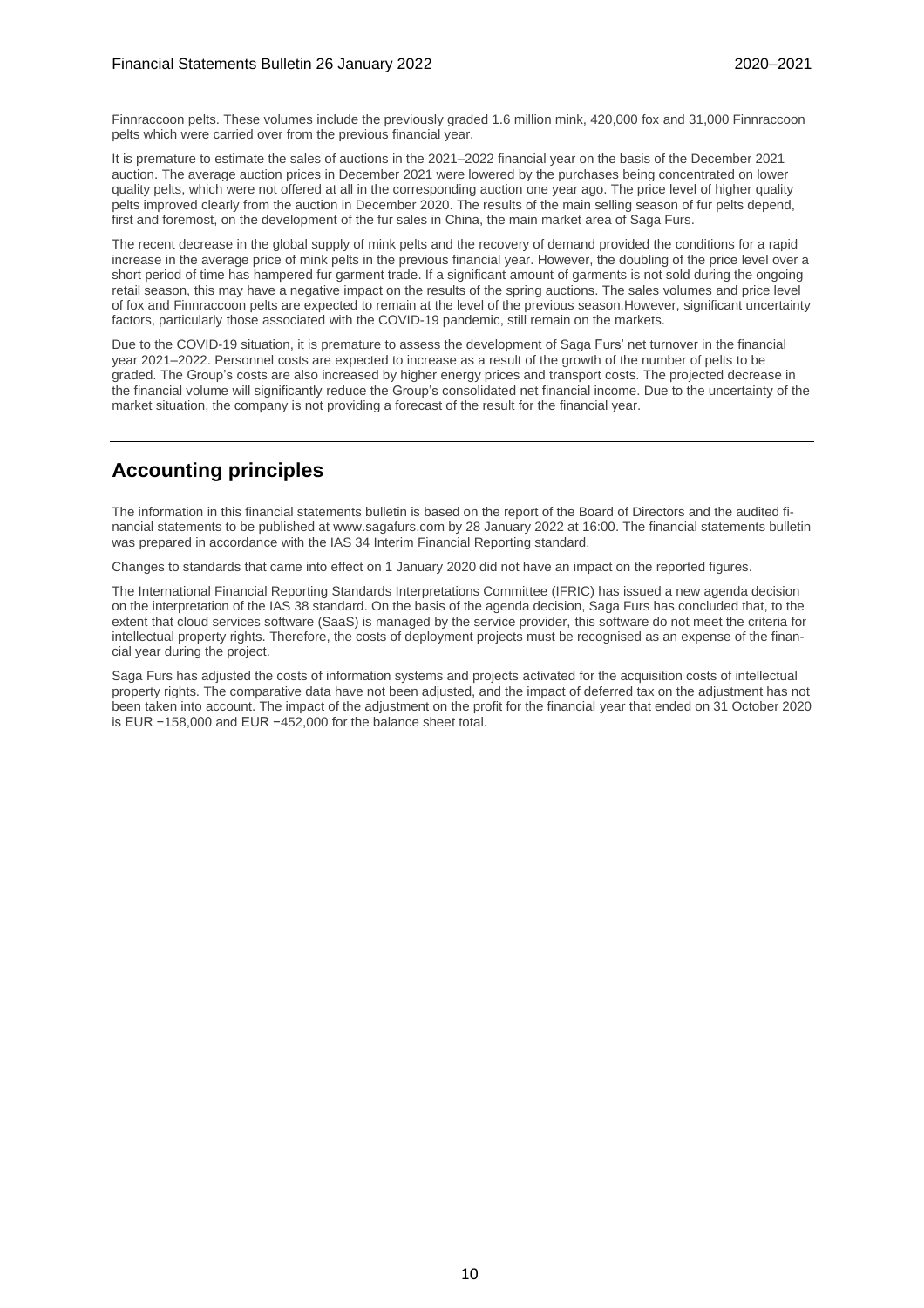## **Consolidated statement of financial position, IFRS**

EUR 1,000

| <b>ASSETS</b>                                        | 31.10.2021 | 31.10.2020 |
|------------------------------------------------------|------------|------------|
| Non-current assets                                   |            |            |
| Property, plant and equipment                        | 29,318     | 31,653     |
| Intangible assets                                    | 2,449      | 2,879      |
| Deferred tax assets                                  | 177        | 3,834      |
| Investments                                          | 358        | 358        |
| Long-term receivables                                | 11,063     | 12,486     |
| Non-current assets, total                            | 43,365     | 51,211     |
| <b>Current assets</b>                                |            |            |
| Inventories                                          | 8,875      | 3,991      |
| Interest-bearing receivables from buyers             | 5,674      | 13,666     |
| Interest-bearing receivables from fur breeders       | 17,707     | 97,299     |
| Non-interest-bearing receivables                     | 10,663     | 19,481     |
| Tax assets based on taxable income for the period    | 104        | 36         |
| Cash and cash equivalents                            | 43,958     | 415        |
| Current assets, total                                | 86,980     | 134,888    |
| <b>Total assets</b>                                  | 130,345    | 186,099    |
| <b>SHAREHOLDERS' EQUITY AND LIABILITIES</b>          | 31.10.2021 | 31.10.2020 |
| Equity attributable to parent company's shareholders |            |            |
| Share capital                                        | 7,200      | 7,200      |
| Share premium account                                | 254        | 254        |
| Other funds                                          | 21,105     | 21,105     |
| <b>Translation difference</b>                        | 56         | 51         |
| Retained earnings                                    | 61,498     | 49,227     |
| Shareholders' equity, total                          | 90,113     | 77,838     |
| Compulsory reservations                              | 0          | 26         |
| Non-current liabilities                              | 5,132      | 5,170      |
| Deferred tax liabilities                             | 3,017      | 3,417      |
| <b>Current liabilities</b>                           |            |            |
| Interest-bearing liabilities                         | 11,292     | 78,556     |
| Trade and other payables                             | 20,267     | 21,038     |
| Deferred taxes based on the taxable income           | 524        | 54         |
| Current liabilities, total                           | 32,084     | 99,648     |
| <b>Total liabilities</b>                             | 40,233     | 108,234    |
| Total shareholders' equity and liabilities           | 130,346    | 186,099    |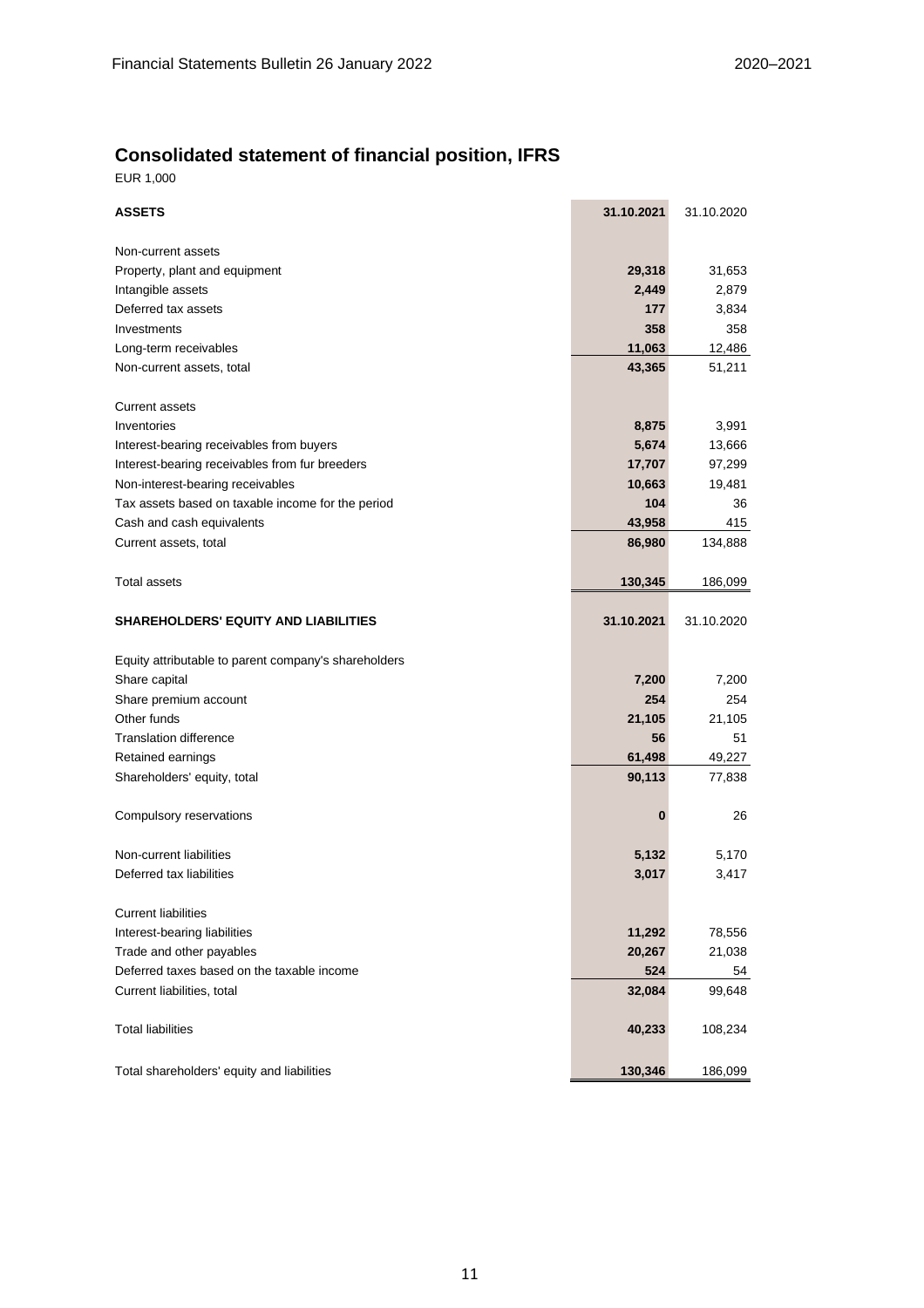## **Consolidated statement of comprehensive income**

| EUR 1,000                                                                                        | $1.5.2021 -$ | 1.11.2020- | 1.5.2020-  | 1.11.2019-     |
|--------------------------------------------------------------------------------------------------|--------------|------------|------------|----------------|
|                                                                                                  | 31.10.2021   | 31.10.2021 | 31.10.2020 | 31.10.2020     |
|                                                                                                  | 6 mo         | 12 mån     | 6 mo       | 12 mo          |
|                                                                                                  |              |            |            |                |
|                                                                                                  |              |            |            |                |
|                                                                                                  |              |            |            |                |
| Net turnover                                                                                     | 29,908       | 50,951     | 18,491     | 28,181         |
| Other operating income                                                                           | 2,117        | 2,654      | 1,582      | 1,876          |
|                                                                                                  |              |            |            |                |
| Materials and supplies                                                                           | $-1,782$     | $-2,039$   | $-942$     | $-1,392$       |
| Employee benefits                                                                                | $-8,954$     | $-15,678$  | $-6,868$   | $-14,994$      |
| Depreciation and impairment loss                                                                 | $-2,854$     | $-5,652$   | $-3,179$   | $-6,035$       |
| Other operating expenses                                                                         | $-11,274$    | $-19,213$  | $-9,134$   | $-20,221$      |
|                                                                                                  |              |            |            |                |
| Operating profit/loss                                                                            | 7,161        | 11,023     | $-50$      | $-12,584$      |
|                                                                                                  |              |            |            |                |
| Financial income                                                                                 | 3,799        | 8,249      | 5,375      | 8,516          |
| Financial expenses                                                                               | $-2,000$     | $-2,670$   | $-4,873$   | $-6,316$       |
|                                                                                                  |              |            |            |                |
| Profit/loss before tax                                                                           | 8,960        | 16,602     | 453        | $-10,385$      |
|                                                                                                  |              |            |            |                |
| Income tax                                                                                       | $-2,256$     | $-3,765$   | $-204$     | 1,987          |
|                                                                                                  |              |            |            |                |
| Net profit/loss for the reporting period                                                         | 6,704        | 12,836     | 249        | $-8,397$       |
|                                                                                                  |              |            |            |                |
| Other comprehensive income<br>Other comprehensive income to be reclassified to profit or loss in |              |            |            |                |
| subsequent periods                                                                               |              |            |            |                |
| <b>Translation differences</b>                                                                   |              | 5          |            | $\overline{2}$ |
|                                                                                                  |              |            |            |                |
| Total comprehensive income/expense                                                               | 6,704        | 12,841     | 249        | $-8,395$       |
|                                                                                                  |              |            |            |                |
| Earnings per share, EUR, basic (EUR) *)                                                          | 1.90         | 3.63       | 0.07       | $-2.37$        |
| *) There are no factors diluting the key performance indicator                                   |              |            |            |                |

>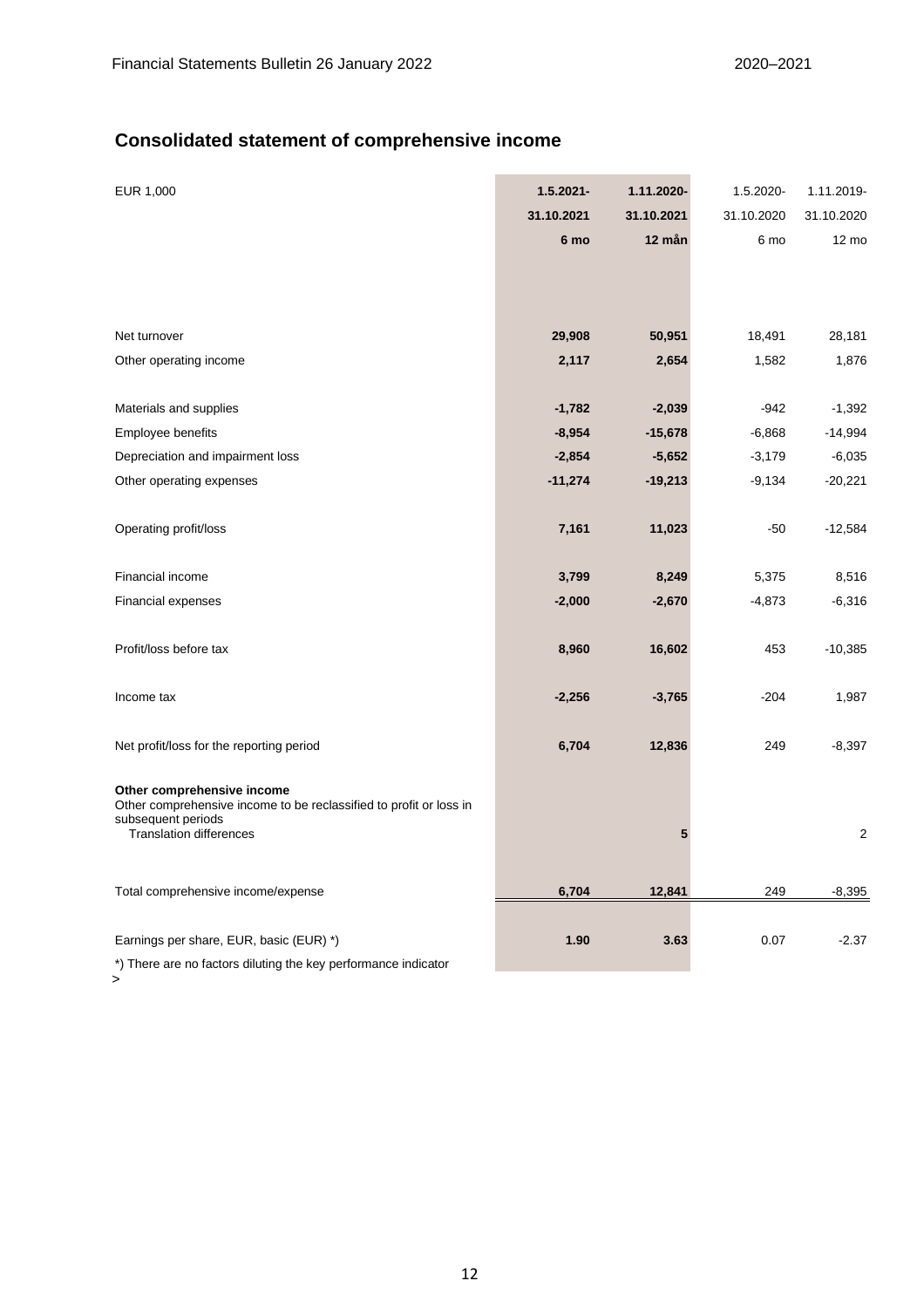## **Consolidated statement of cash flows**

| EUR 1,000                                                            | 1.11.2020-      | 1.11.2019-      |
|----------------------------------------------------------------------|-----------------|-----------------|
|                                                                      | 31.10.2021      | 31.10.2020      |
|                                                                      | $12 \text{ mo}$ | $12 \text{ mo}$ |
| Cash flow from operating activities                                  |                 |                 |
| Payments received for selling on commission                          | 419,389         | 155,005         |
| Cash received from other operating income                            | 1,394           | 1,723           |
| Cash paid for other operating expenses                               | $-310,287$      | $-191,435$      |
| Cash flow from operating activities before financial items and taxes | 110,496         | $-34,706$       |
| Interests, paid                                                      | -760            | $-2,535$        |
| Other financial expenses                                             | $-1,614$        | $-4,075$        |
| Interest, received                                                   | 5,694           | 8,136           |
| Other financial income                                               | 2,439           | 37              |
| Direct taxes paid                                                    | $-106$          | -135            |
| Net cash flow from operating activities (A)                          | 116,150         | $-33,279$       |
| Cash flow from investment activities                                 |                 |                 |
| Investments in tangible and intangible assets                        | $-1,045$        | $-1,411$        |
| Proceeds from sale of tangible and intangible assets                 | 121             | 3,513           |
| Investments in other assets                                          |                 |                 |
| Proceeds from investments                                            |                 |                 |
| Net cash flow from investments activities (B)                        | $-924$          | 2,101           |
| Cash flow from financing activities                                  |                 |                 |
| Proceeds from short-term borrowings                                  |                 | 35,001          |
| Re-payments of short-term borrowings                                 | $-69,127$       | $-1,613$        |
| Re-payments of IFRS 16 borrowings                                    | $-2,556$        | $-2,551$        |
| Dividends paid                                                       |                 |                 |
| Net cash flow from financing activities (C)                          | $-71,683$       | 30,837          |
| Change in cash flows $(A+B+C)$ increase $(+)$ /                      |                 |                 |
| decrease (-)                                                         | 43,543          | $-341$          |
| Cash and cash equivalents at end of period                           | 43,958          | 415             |
| Cash and cash equivalents at the beginning of the period             | 415             | 757             |
| Net change in cash and cash equivalents                              | 43,543          | $-341$          |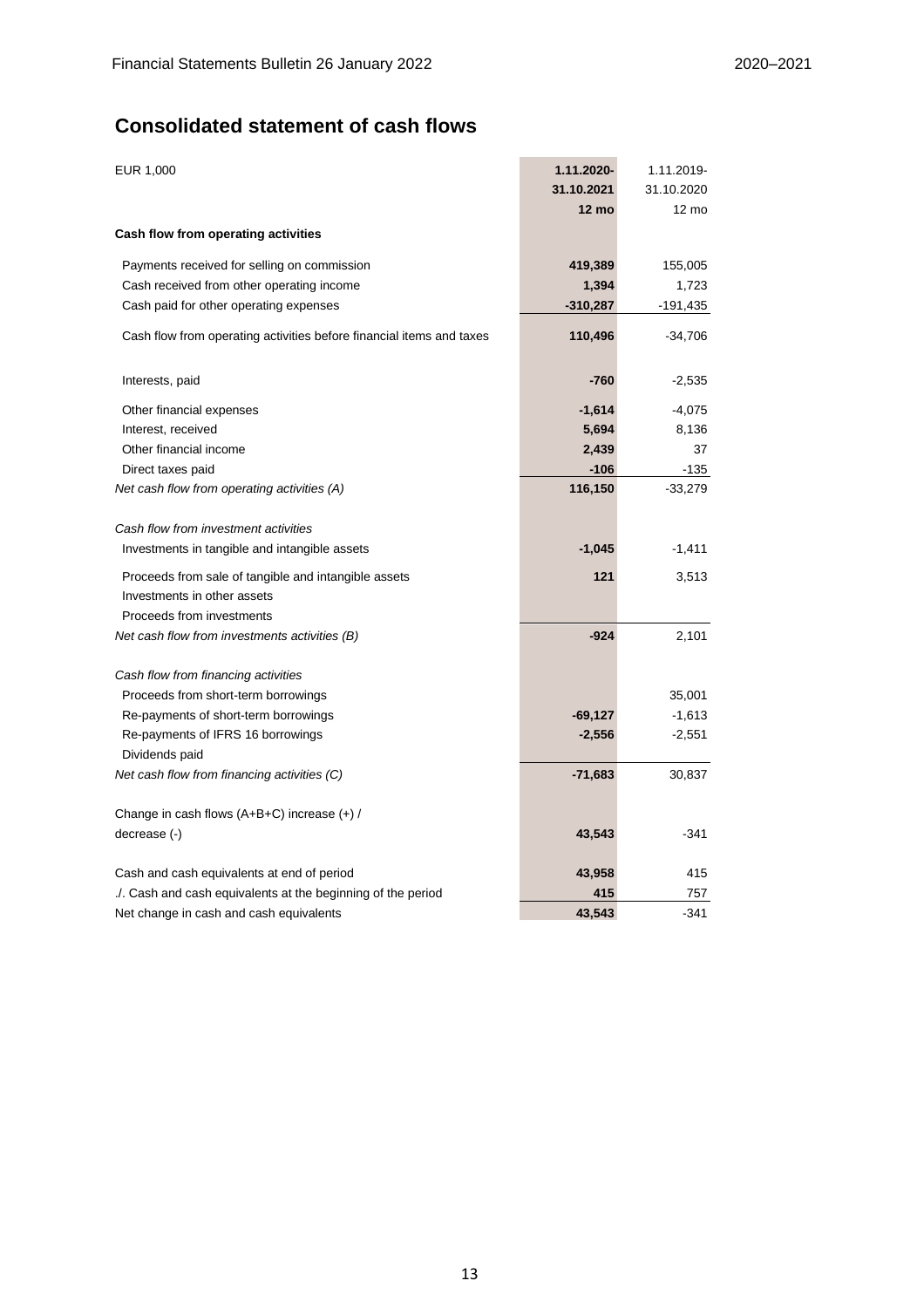## **Consolidated statement of changes in shareholders' equity**

#### **Consolidated statement of changes in shareholders' equity Nov 1,2019-Oct 31,2020**

| EUR 1,000                                                               | pital | Share ca-Share pre-<br>mium ac-<br>count | Other<br>funds | Transla-<br>tion diffe-<br>rence | Fair value Retained<br>reserve | earnings | Before mi-<br>nority inter-<br>ests | Minority<br>interests | <b>Total</b> |
|-------------------------------------------------------------------------|-------|------------------------------------------|----------------|----------------------------------|--------------------------------|----------|-------------------------------------|-----------------------|--------------|
| Shareholders' equity, Oct<br>31.2019<br>Result for the reporting period | 7.200 | 254                                      | 21,105         | 50                               | 0                              | 57,623   | 86,233                              | 0                     | 86,233       |
| Other comprehensive in-<br>come/expense                                 |       |                                          |                | 2                                |                                | $-8,397$ | $-8,397$                            |                       | $-8,397$     |
| Shareholders' equity, Oct<br>31,2020                                    | 7.200 | 254                                      | 21.105         | 52                               | 0                              | 49.227   | 77,838                              | 0                     | 77,838       |

#### **Consolidated statement of changes in shareholders' equity Nov 1,2020-Oct 31,2021**

| EUR 1,000                                | pital | Share ca-Share pre-<br>mium ac-<br>count | Other<br>funds | Transla-<br>tion diffe-<br>rence | Fair value<br>reserve | Retained<br>earnings | Before mi-<br>nority inter-<br>ests | Minority<br>interests | Total    |
|------------------------------------------|-------|------------------------------------------|----------------|----------------------------------|-----------------------|----------------------|-------------------------------------|-----------------------|----------|
| Shareholders' equity, Oct<br>31,2020     | 7,200 | 254                                      | 21,105         | 52                               | 0                     | 49,227               | 77,838                              | 0                     | 77,838   |
| IAS / 38 SaaS adjustment                 |       |                                          |                |                                  |                       | -565                 | $-565$                              |                       | $-565$   |
| Shareholders' equity, Nov<br>1,2020      | 7,200 | 254                                      | 21,105         | 52                               | 0                     | 48,662               | 77,273                              |                       | 77,273   |
| Result for the reporting period          |       |                                          |                |                                  |                       | 12,836               | 12,836                              |                       | 12,836   |
| Other comprehensive in-<br>come/expense  |       |                                          |                | 5                                |                       |                      |                                     |                       | 5        |
| Dividend<br>Transfer to counter-cyclical |       |                                          |                |                                  |                       |                      |                                     |                       | $\bf{0}$ |
| budgetary fund                           |       |                                          |                |                                  |                       |                      |                                     |                       | $\bf{0}$ |
| Shareholders' equity, Oct<br>31,2021     | 7,200 | 254                                      | 21,105         | 56                               | 0                     | 61,498               | 90,113                              | 0                     | 90,113   |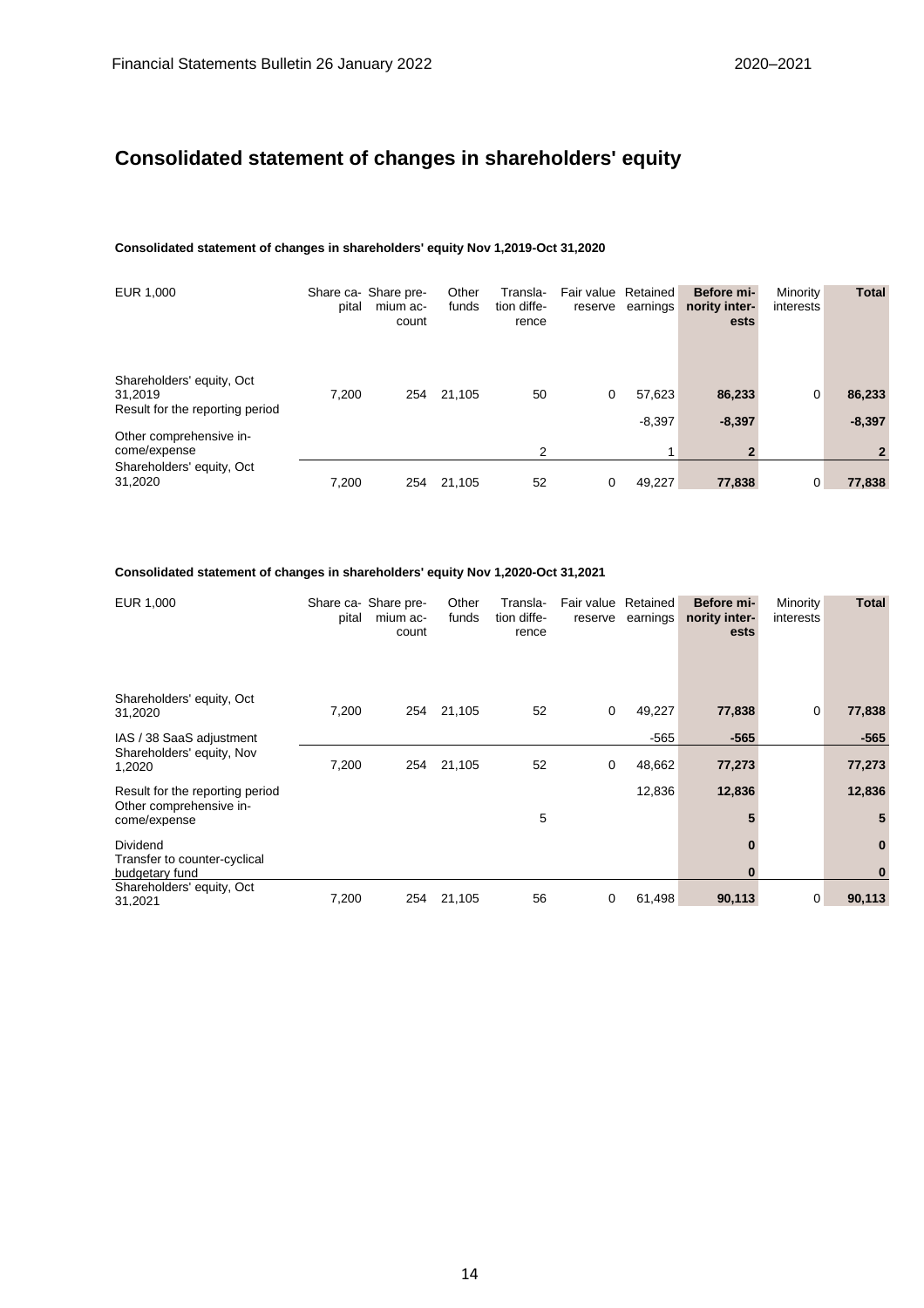## **Key performance indicators**

|                                      | 11/20-10/21 | 11/19-10/20 |
|--------------------------------------|-------------|-------------|
|                                      | 12 mo       | 12 mo       |
|                                      |             |             |
| Total sales, EUR 1,000               | 391,931     | 156,945     |
| Net turnover, EUR 1,000              | 50,951      | 28,181      |
| Operating profit/loss, EUR 1,000     | 11,023      | $-12,584$   |
| % of net turnover                    | 21.6%       | $-44.7%$    |
| Profit before taxes, EUR 1,000       | 16,602      | $-10,385$   |
| % of net turnover                    | 32.6%       | $-36.8%$    |
| Earnings per share, EUR              | 3.63        | $-2.37$     |
| Equity per share, EUR                | 25.48       | 22.01       |
| Return on equity (ROE)-%             | 15.3%       | $-10.2%$    |
| Return on investment (ROI)-%         | 13.5%       | $-5.0%$     |
| Equity-to-assets ratio, %            | 75.2%       | 42.9%       |
| Gearing                              | $-0.31$     | 1.07        |
| Gross capital expenditure, EUR 1,000 | 1,045       | 1,457       |
| % of net turnover                    | 2.1%        | 5.2%        |
| Average number of personnel          | 253         | 332         |

#### **Principles for calculating key performance indicators:**

| Return on equity (ROE)-%    | $=$ Profit/Loss for the financial period<br>x 100 / shareholders' equity *)                                                                                                       |
|-----------------------------|-----------------------------------------------------------------------------------------------------------------------------------------------------------------------------------|
| Retun on investment (ROI)-% | $=$ (Profit/Loss before taxes + inter-<br>ests and other financial costs -<br>credit losses) x 100 / (balance<br>sheet total - non-interest-bearing<br>short-term liabilities) *) |
| Equity-to-assets ratio, %   | $=$ Shareholders' equity x 100 / (bal-<br>ance sheet total - advances re-<br>ceived)                                                                                              |
| Gearing                     | $=$ (Interest-bearing borrowed capital<br>- cash and securities and financial<br>securities ) / shareholders' equity                                                              |
| Earnings per share, EUR     | = Profit/Loss for the financial period<br>/ average number of outstanding<br>shares                                                                                               |
| Equity per share, EUR       | $=$ Shareholders' equity / number of<br>outstanding shares on the bal-<br>ance sheet date                                                                                         |

\*) The divisor applied to the key performance indicators is calculated as the average of the numbers in the balance sheet of the financial period and of the previous financial period.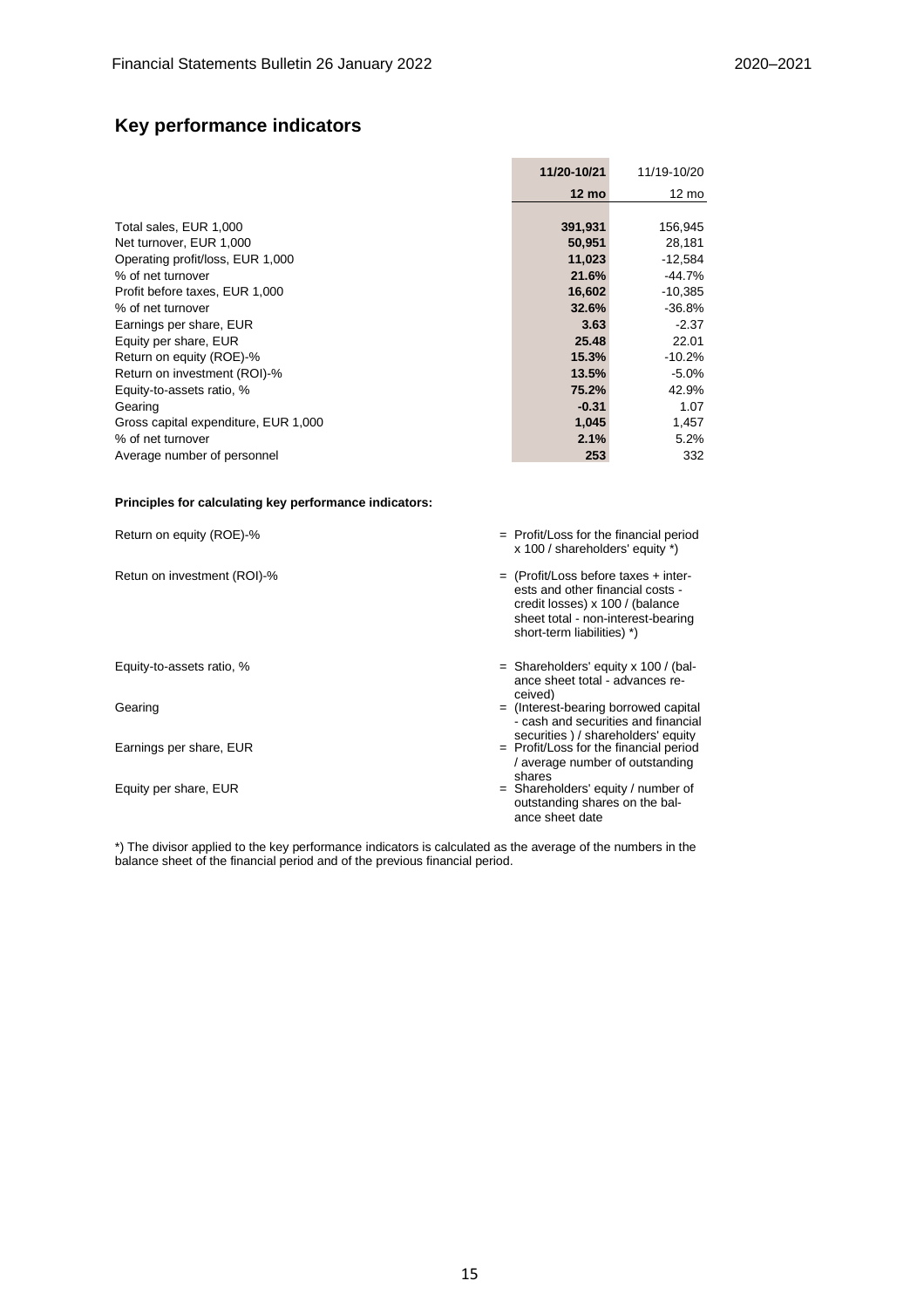### **Commitments and contingencies**

| EUR 1.000                                                                                         | 31.10.2021        | 31.10.2020        |
|---------------------------------------------------------------------------------------------------|-------------------|-------------------|
| Mortgages given and receivables pledged in security for debt<br>Loans from financial institutions | 0                 |                   |
|                                                                                                   |                   | 68,266            |
| Mortgages on property                                                                             | 50,875            | 50,875            |
| Mortgages on company assets<br>Pledges given                                                      | 203,027<br>54,590 | 203,027<br>47,911 |
| <b>Derivative contracts</b>                                                                       |                   |                   |
| Forward exchange agreements                                                                       | 0                 | 9,831             |

Forward exchange agreements are not classified as hedges because the Group does not apply hedge accounting.

The Group's foreign exchange position at the end of the financial year is -3 305 974 euros.

#### *Property investments*

The Group is obliged to revise the VAT deductions made on real estate investments if taxable use of the real estate decreases during the inspection period. The maximum amount of liability is 1 021 256 euros and the last year of inspection is 2029.